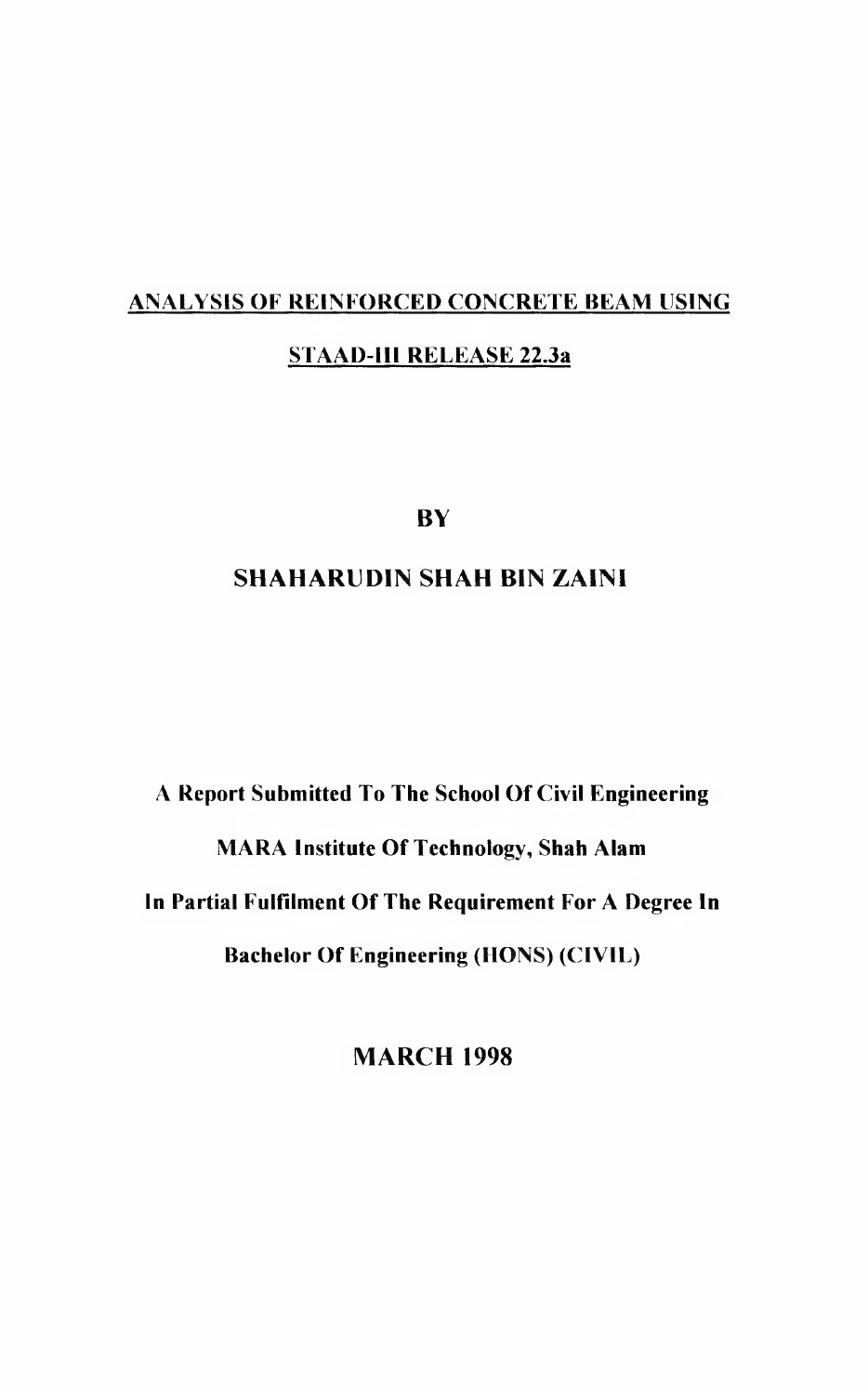#### **ABSTRACT**

The finite element method is a numerical procedure for analysing structures and continua and originated as a method of stress analysis. Today finite elements are also used to analyse problem not only in structural but its application has extended to include problems of heat transfer, geotechnic, fluid flow, lubrication, electric and magnetic flows and many others.

In structural analysis, the application of forces to a structure produces stress and deformation. Stresses and deformation can be severe in magnitude, depending on the amount of loading applied, duration or number of repetition and may cause material failure.

This report is to analyse a simply supported reinforced concrete beam of high strength concrete (Grade 60). The analysis, done using finite element approach with the aid of STAAD-III Release 22.3a software, produced for estimating stresses and deflections of the beam and where ever possible, comparison with the experimental work will also be conducted [Rasul, 1996],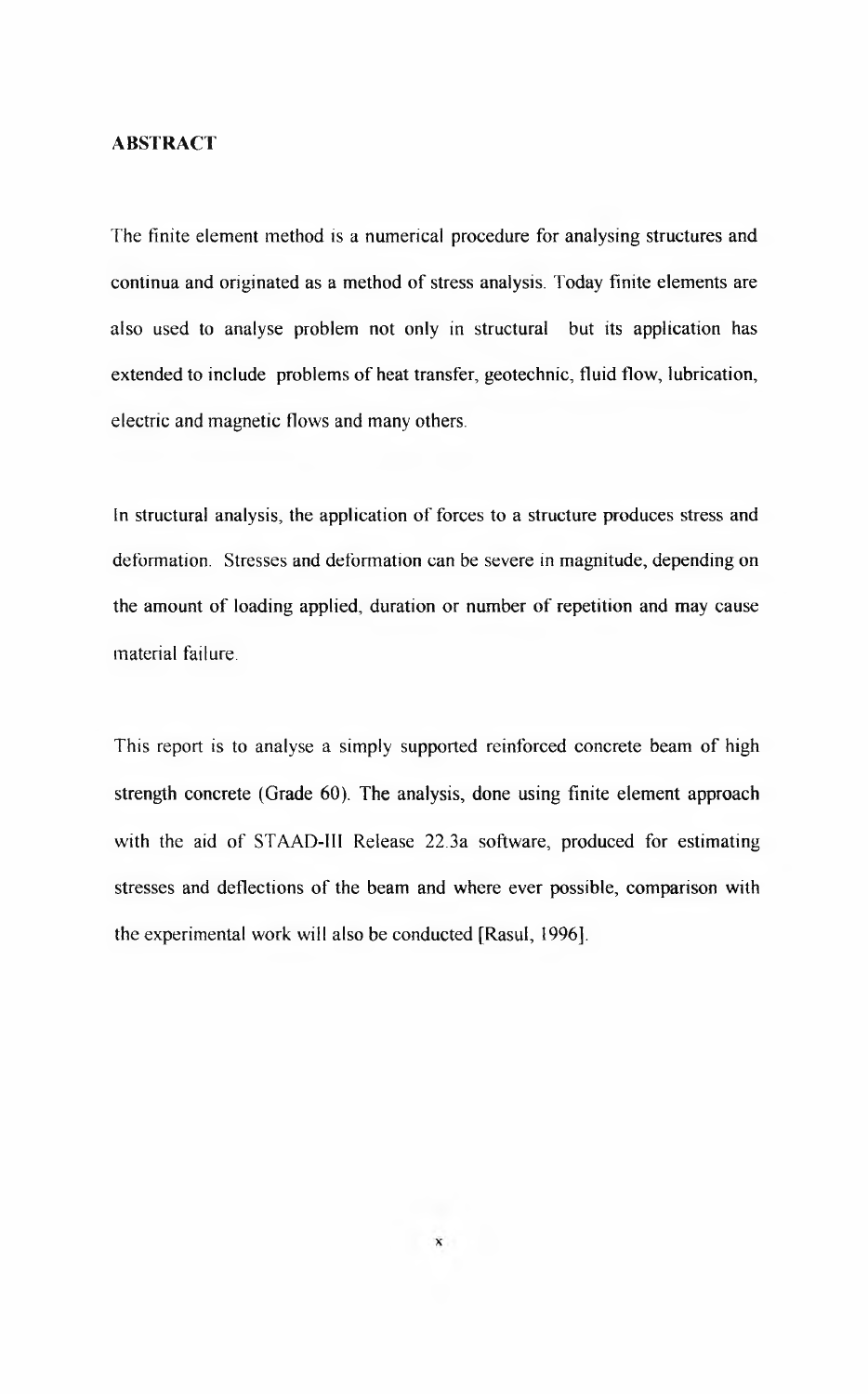## **TABLE OF CONTENTS**

| <b>CONTENT</b>            |                                                      | <b>PAGE</b>             |  |
|---------------------------|------------------------------------------------------|-------------------------|--|
| <b>ACKNOWLEDGEMENT</b>    |                                                      |                         |  |
| <b>TABLE OF CONTENTS</b>  |                                                      |                         |  |
| <b>LIST OF SYMBOLS</b>    |                                                      |                         |  |
| <b>LIST OF FLOWCHARTS</b> |                                                      |                         |  |
| <b>LIST OF FIGURES</b>    |                                                      |                         |  |
| <b>LIST OF PLATES</b>     |                                                      |                         |  |
| <b>ABSTRACT</b>           |                                                      |                         |  |
|                           |                                                      |                         |  |
| <b>CHAPTER 1</b>          | <b>INTRODUCTION</b>                                  | $\mathbf{1}$            |  |
| 1.1                       | General                                              | $\mathbf{1}$            |  |
| 1.2                       | <b>Statement of Problems</b>                         | $\mathbf{2}$            |  |
| 1.3                       | <b>Scope of Analysis</b>                             | $\mathbf{3}$            |  |
| 1.4                       | <b>Objective of the Study</b>                        | $\overline{\mathbf{3}}$ |  |
|                           |                                                      |                         |  |
| <b>CHAPTER 2</b>          | <b>LITERATURE REVIEW</b>                             | 5                       |  |
| 2.1                       | <b>High Strength Concrete</b>                        | 5                       |  |
| 2.2                       | <b>Stress</b>                                        | 6                       |  |
| 2.3                       | <b>Deflection</b>                                    | 8                       |  |
|                           | 2.4 Flexural Behaviour of Reinforced Concrete Member | 9                       |  |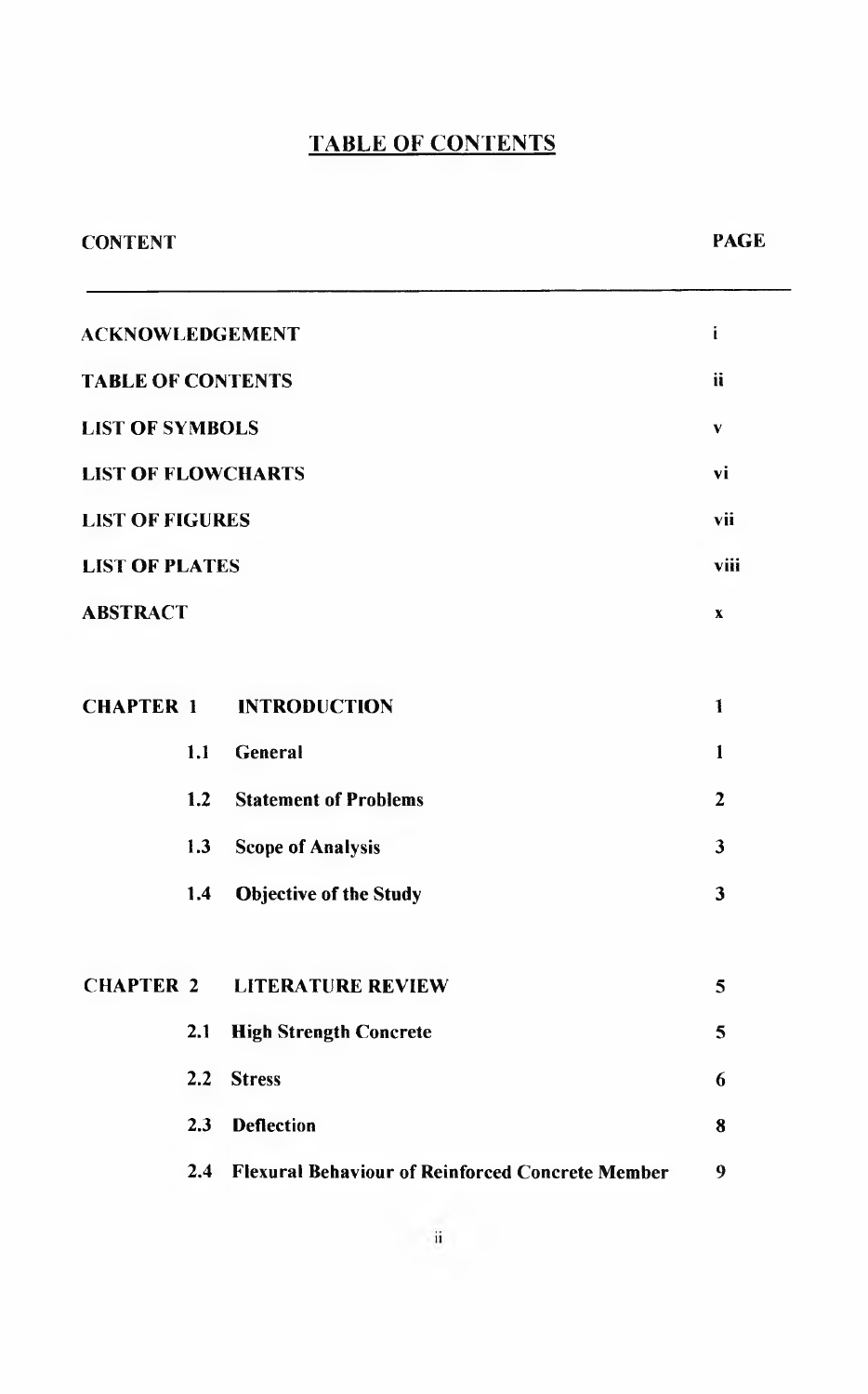|                  |         | 2.4.1 Flexural Behaviour Under Static Loading               | 10 |
|------------------|---------|-------------------------------------------------------------|----|
|                  |         | 2.4.2 Flexural Behaviour Under Dynamic Loading              | 11 |
|                  | $2.5 -$ | <b>Finite Element Method</b>                                | 12 |
|                  |         | 2.5.1 Brief Development History of Finite Element Method 12 |    |
|                  |         | 2.5.2 Terminology                                           | 13 |
|                  |         | 2.5.3 Element Types                                         | 14 |
|                  |         | 2.5.3.1 Plane Stress Element                                | 15 |
|                  |         | 2.5.4 Steps in Finite Element Analysis                      | 15 |
|                  |         | 2.5.5 Process of Discretization                             | 18 |
|                  |         |                                                             |    |
| <b>CHAPTER 3</b> |         | <b>STAAD-III Release 22.3a HIGHLIGHTS</b>                   | 20 |
|                  | 3.1     | <b>Introduction to STAAD-III for Windows</b>                | 20 |
|                  | 3.2     | <b>Overview of Facilities</b>                               | 20 |
|                  | 3.3     | <b>STAAD-III Analysis and Design</b>                        | 21 |
|                  | 3.4     | <b>STAAD-PRE (Graphical Input Generation)</b>               | 21 |
|                  | 3.5     | <b>STAAD-POST (Graphical Post Processing)</b>               | 22 |
|                  | 3.6     | <b>Generating Input Data File</b>                           | 22 |
|                  | 3.7     | Processing Step From Input File to Output File              | 23 |
|                  | 3.8     | <b>STAAD-III Finite Element Information</b>                 | 23 |
|                  | 3.9     | <b>Theoretical Basis</b>                                    | 24 |
|                  |         | 3.10 Dynamic Analysis                                       | 26 |
|                  |         | 3.10.1 Mass Modelling in Dynamic Analysis                   | 26 |
|                  |         | 3.10.2 Response Time History Analysis                       | 27 |